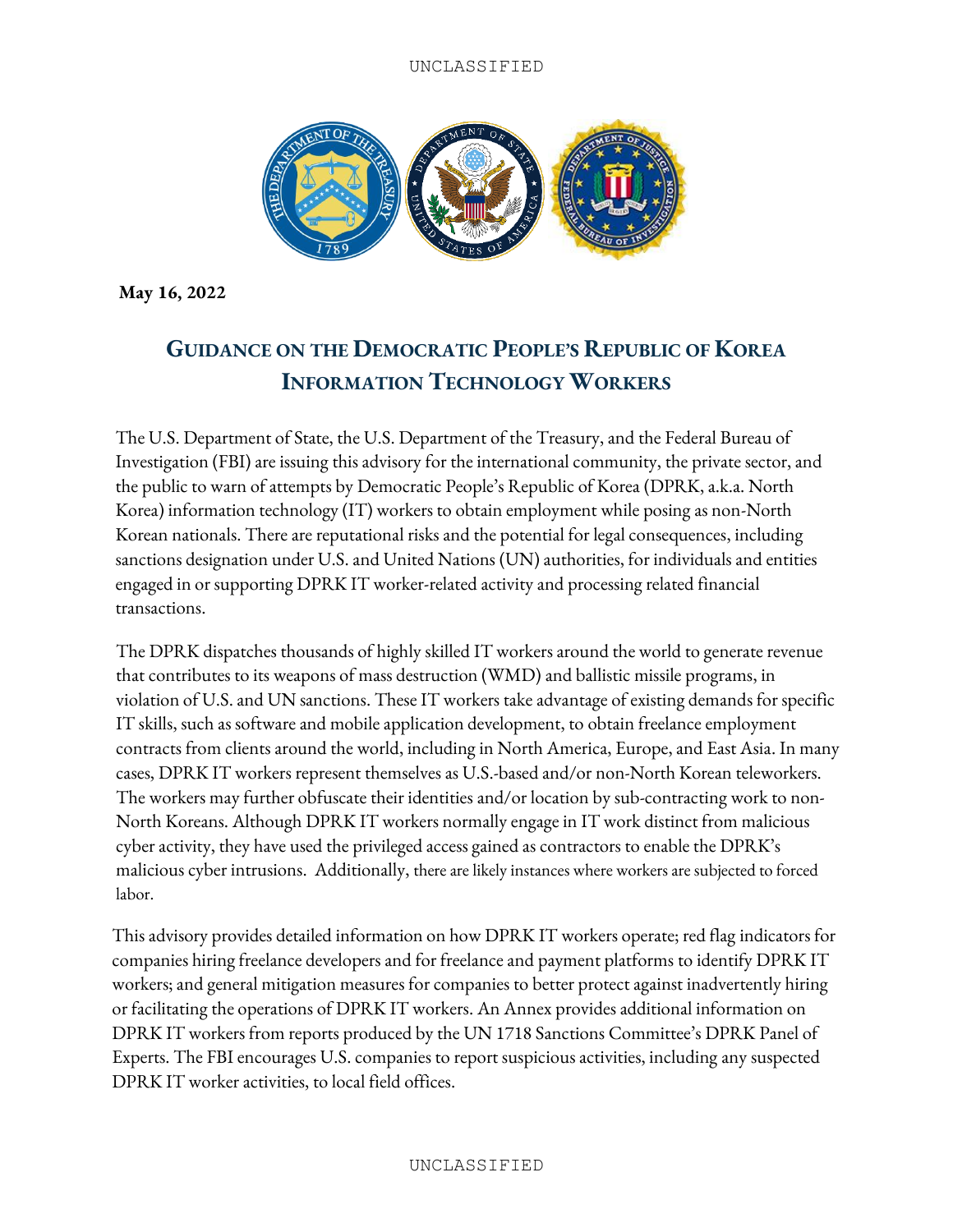# **DPRK IT WORKERS: BACKGROUND**

DPRK IT workers provide a critical stream of revenue that helps fund the DPRK regime's highest economic and security priorities, such as its weapons development program. DPRK leader Kim Jong Un recognizes the importance of IT workers as a significant source of foreign currency and revenue and supports their operations.

There are thousands of DPRK IT workers both dispatched overseas and located within the DPRK, generating revenue that is remitted back to the North Korean government. DPRK IT workers are located primarily in the People's Republic of China (PRC) and Russia, with a smaller number in Africa and Southeast Asia. These IT workers often rely on their overseas contacts to obtain freelance jobs for them and to interface more directly with customers.

All DPRK IT workers earn money to support North Korean leader Kim Jong Un's regime. The vast majority of them are subordinate to and working on behalf of entities directly involved in the DPRK's UN-prohibited WMD and ballistic missile programs, as well as its advanced conventional weapons development and trade sectors. This results in revenue generated by these DPRK IT workers being used by the DPRK to develop its WMD and ballistic programs, in violation of U.S. and UN sanctions. Many of these entities have been designated for sanctions by the UN and United States. DPRK entities dispatching DPRK IT workers include:

- **The 313 General Bureau of the Munitions Industry Department (MID)**, which controls the DPRK's research and development and productions of weapons—to include nuclear weapons and ballistic missiles—and other military equipment. The MID is subordinate to the Korean Worker's Party Central Committee and, through the 313 General Bureau, deploys a majority of the DPRK's IT work force overseas. All property and interests in property of the Workers' Party of Korea is blocked pursuant to Executive Order (E.O.) 13722.
- **The Ministry of Atomic Energy Industry**—a critical player in the DPRK's development of nuclear weapons and in charge of day-to-day operation of the DPRK's nuclear weapons program. The Ministry of Atomic Energy Industry is designated pursuant to E.O. 13382.
- Military entities subordinate to the **Ministry of Defense and Korea People's Army**. The Korean People's Army is designated on the Specially Designated Nationals and Blocked Property List.
- Lesser-known entities, such as the **DPRK Education Commission's Foreign Trade Office** and the **Pyongyang Information Technology Bureau of the Central Committee's Science and Education Department**. All property and interests in property of the Government of the DPRK is blocked pursuant to E.O. 13722.

An overseas DPRK IT worker earnsat least ten times more than a conventional North Korean laborer working in a factory or on a construction project overseas. DPRK IT workers can individually earn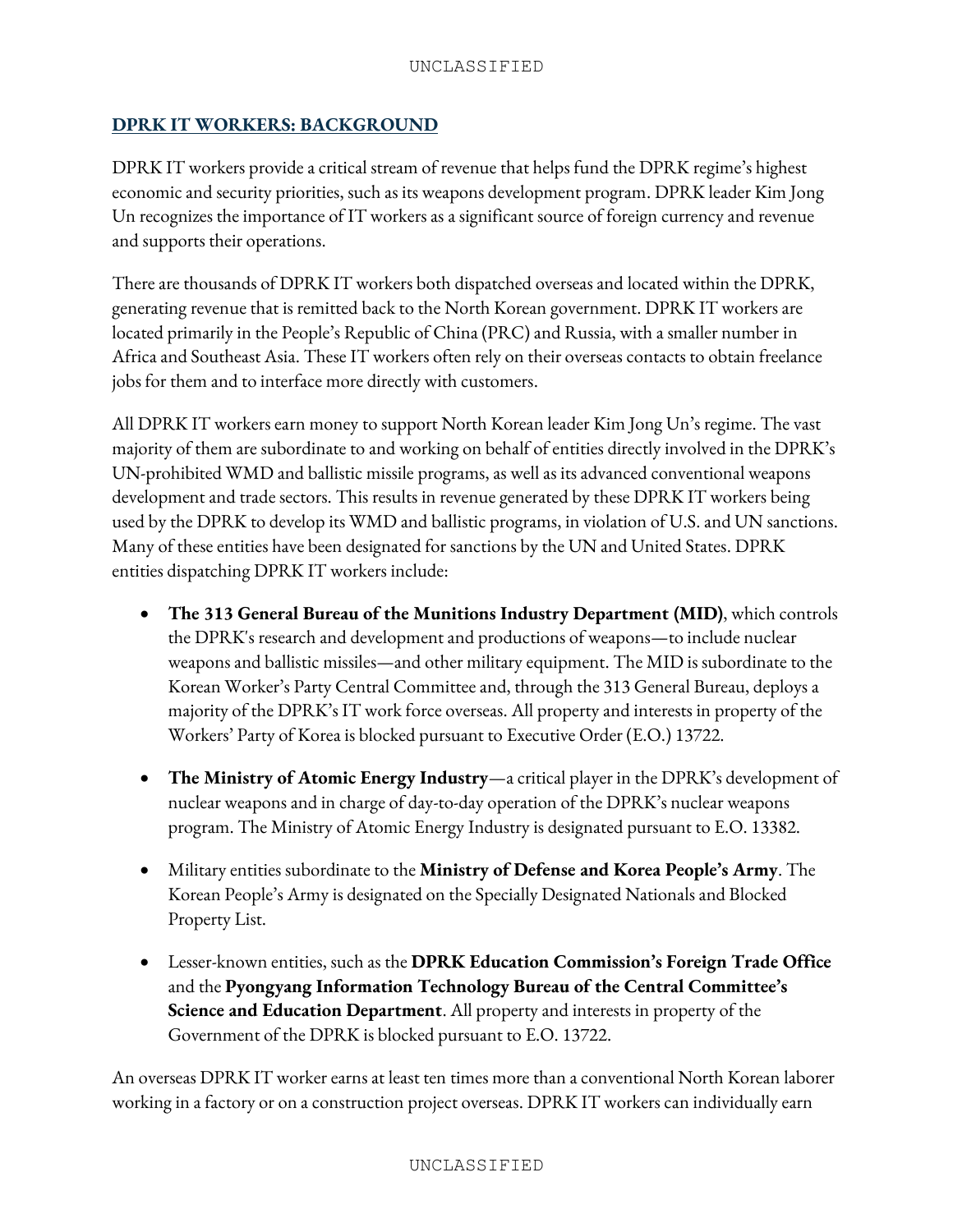more than USD 300,000 a year in some cases, and teams of IT workers can collectively earn more than USD 3 million annually. A significant percentage of their gross earnings supports DPRK regime priorities, including its WMD program.

DPRK IT companies and their workers normally engage in a wide range of IT development work of varying complexity and difficulty, such as:

- mobile applications and web-based applications,
- building virtual currency exchange platforms and digital coins,
- general IT support,
- graphic animation,
- online gambling programs,
- mobile games,
- dating applications,
- artificial intelligence-related applications,
- hardware and firmware development,
- virtual reality and augmented reality programing,
- facial and biometric recognition software, and
- database development and management.

Applications and software developed by DPRK IT workers span a range of fields and sectors, including business, health and fitness, social networking, sports, entertainment, and lifestyle. DPRK IT workers often take on projects that involve virtual currency. Some DPRK IT workers have designed virtual currency exchanges or created analytic tools and applications for virtual currency traders and marketed their products themselves.

For decades, the DPRK has underscored the importance of education in mathematics and science for its citizens. The emphasis on the advancement of science and technology, which has historically been a priority for the Kim regime, is reflected in the investment of resources and personnel into related fields of research. Today's cyber and IT education in the DPRK was founded on this drive for advancement and resulted in an integrated curriculum coordinated with the Workers' Party, research centers, and the military.

• In recent years under Kim Jong Un, the regime has placed increased focus on education and training in IT-related subjects and has developed strong IT degree programs at several premier DPRK educational institutions—particularly Kim Il Sung University, Kim Chaek University of Technology, and Pyongyang University of Science and Technology. Approximately 30,000 students study information and communications technology-related subjects at these top universities alone.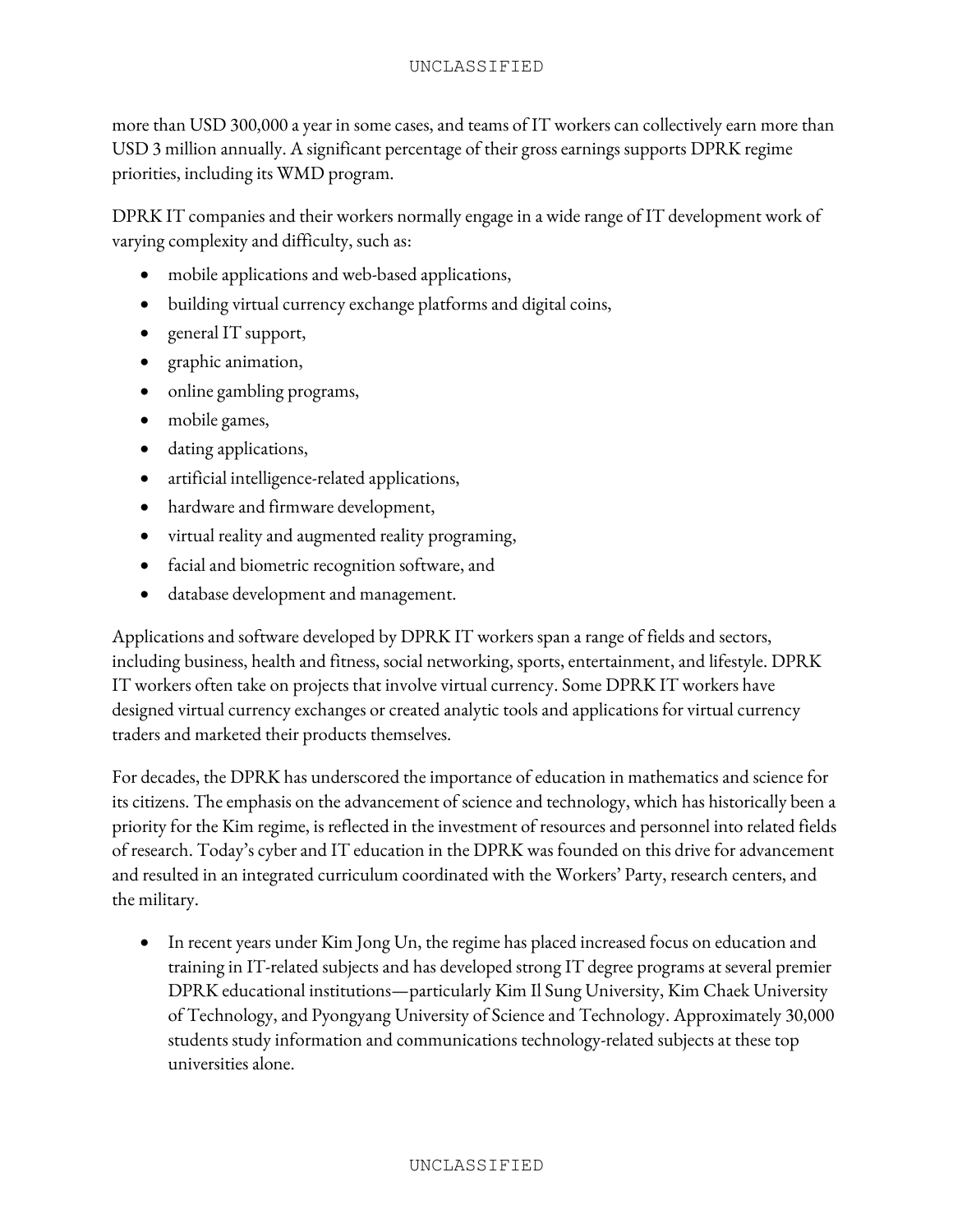- As of 2019, 37 universities had reportedly established 85 programs offering courses in advanced science, technology, engineering, and math (STEM) subjects, including information security, and each province had established at least one new secondary school to cultivate promising students.
- The DPRK education system is highly competitive, and only the top students are accepted into the elite science and technology programs. Students are recruited at a young age from secondary schools like Kumsong Academy and Kumsong Middle School Number 1.
- DPRK IT workers receive additional training overseas and from their own organizations, often through regional IT research centers within the DPRK to further develop their skills. DPRK IT workers have historically received training in East Africa, Southeast Asia, and South Asia and benefit considerably from their overseas training.

# **HOW DPRK IT WORKERS OPERATE**

DPRK IT workers target freelance contracts from employers located in wealthier nations, including those in North America, Europe, and East Asia. In many cases, DPRK IT workers present themselves as South Korean, Chinese, Japanese, or Eastern European, and U.S.-based teleworkers.

In some cases, DPRK IT workers further obfuscate their identities by creating arrangements with third-party sub-contractors. These sub-contractors are non-North Korean, freelance IT workers who complete contracts for the DPRK IT workers. DPRK IT managers have also hired their own teams of non-North Korean IT workers who are usually unaware of the real identity of their North Korean employer or the fact that their employer is a DPRK company. The DPRK IT managers use their outsourced employees to make software purchases and interact with customers in situations that might otherwise expose a DPRK IT worker.

Although DPRK IT workers normally engage in non-malicious IT work, such as the development of a virtual currency exchange or a website, they have used the privileged access gained as contractors to enable DPRK's malicious cyber intrusions. Some overseas-based DPRK IT workers have provided logistical support to DPRK-based malicious cyber actors, although the IT workers are unlikely to be involved in malicious cyber activities themselves. DPRK IT workers may share access to virtual infrastructure, facilitate sales of data stolen by DPRK cyber actors, or assist with the DPRK's moneylaundering and virtual currency transfers.

DPRK IT workers have also assisted DPRK officials in procuring WMD and ballistic missile-related items for the DPRK's prohibited weapons programs.

There are instances where workers are subjected to human trafficking, including forced labor. Credible reports show many DPRK workers overseas are subjected to excessive work hours, constant and close surveillance by North Korean government security agents, unsafe and unsanitary living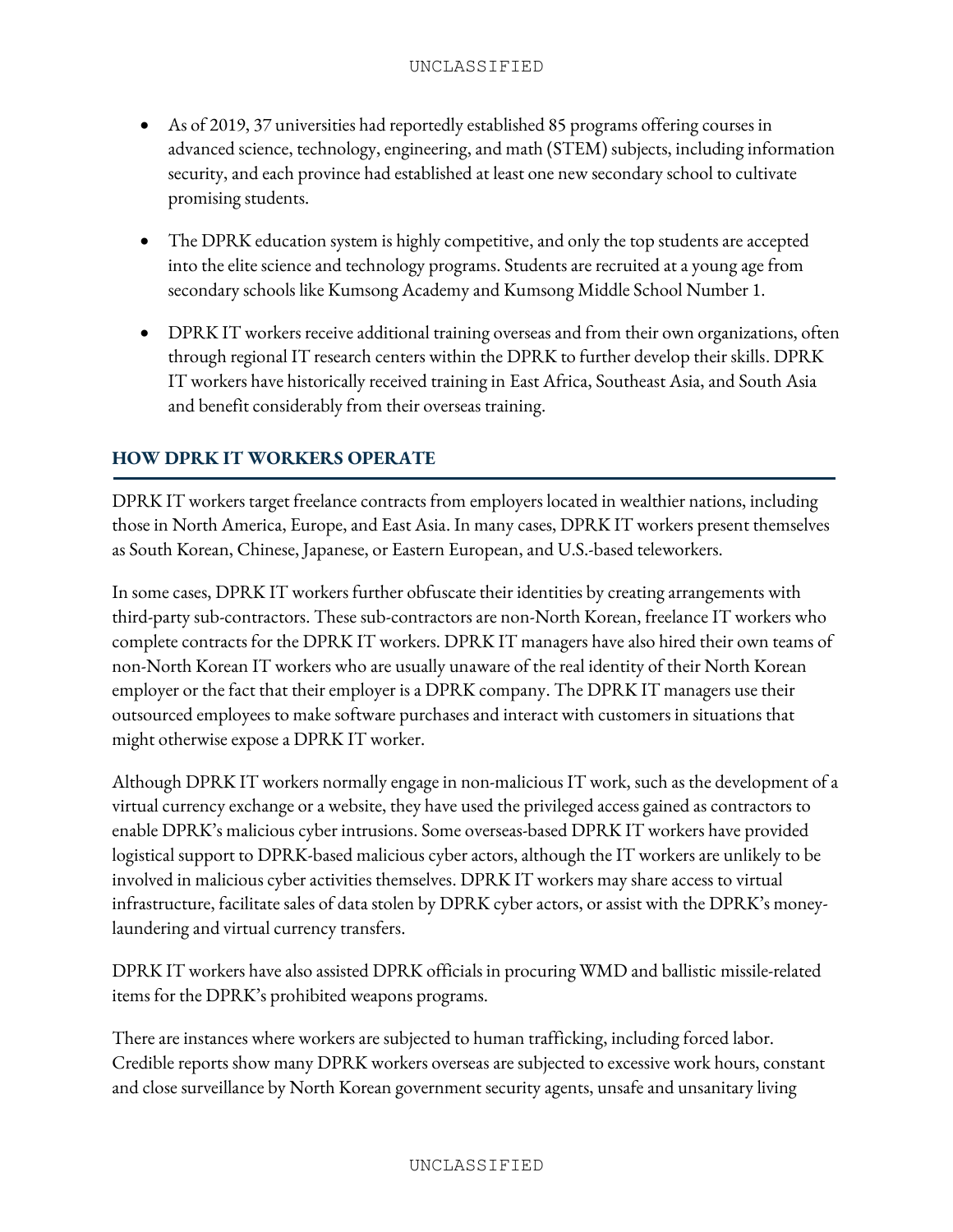conditions, and little freedom of movement. The North Korean government withholds up to 90 percent of wages of overseas workers which generates an annual revenue to the government of hundreds of millions of dollars.

# *DPRK IT Workers: Skills and Platforms*

DPRK IT teams abroad most commonly obtain freelance jobs through various online platforms. Companies use these platforms to advertise contracts for projects that freelance IT developers can bid on. Less commonly, the DPRK IT teams find local, non-DPRK nationals to serve as the nominal heads of companies that are actually controlled by North Koreans. There have also been instances in which DPRK IT teams appear, on paper, to work for a legitimate local company but pursue their own business independently – and in return for hiding their North Korean origins, the DPRK IT team will pay a fee to the foreign company. DPRK IT teams often include members proficient in a foreign language, such as English or Chinese.

DPRK IT workers use a wide variety of mainstream and IT industry-specific freelance contracting platforms, software development tools and platforms, messaging applications, and social media and networking websites to obtain development contracts for companies around the world, as well as utilizing a number of digital payment platforms and websites to receive payment for their work. DPRK IT workers also use virtual currency exchanges and trading platforms to manage digital payments they receive for contract work as well as to launder and move funds they receive.

# *DPRK IT Workers: Hiding Their Identity*

DPRK IT workers deliberately obfuscate their identities, locations, and nationality online, often using non-Korean names as aliases. They will also use virtual private networks (VPNs), virtual private servers (VPSs), or utilized third-country IP addresses to appear as though they are connecting to the internet from inconspicuous locations and reduce the likelihood of scrutiny of their DPRK location or relationships. DPRK IT workers generally rely on the anonymity of telework arrangements, use proxies for account creation and maintenance, and favor the use of intermediaries and communications through text-based chat instead of video calls.

DPRK IT workers use proxy accounts to bid on, win, work on, and get paid for projects on freelance software developer websites. These proxy accounts belong to third-party individuals, some of whom sell their identification and account information to the DPRK IT workers. In some cases, DPRK IT workers pay fees to these individuals for use of their legitimate platform accounts. DPRK IT workers may populate freelance platform profiles with the real affiliations and work experience of the proxy.

At times, DPRK IT workers engage other non-North Korean freelance workers on platforms to propose collaboration on development projects. A DPRK IT worker takes advantage of these business relationships to gain access to new contracts and virtual currency accounts used to conduct the IT work over U.S. or European virtual infrastructure, bypassing security measures intended to prevent

#### UNCLASSIFIED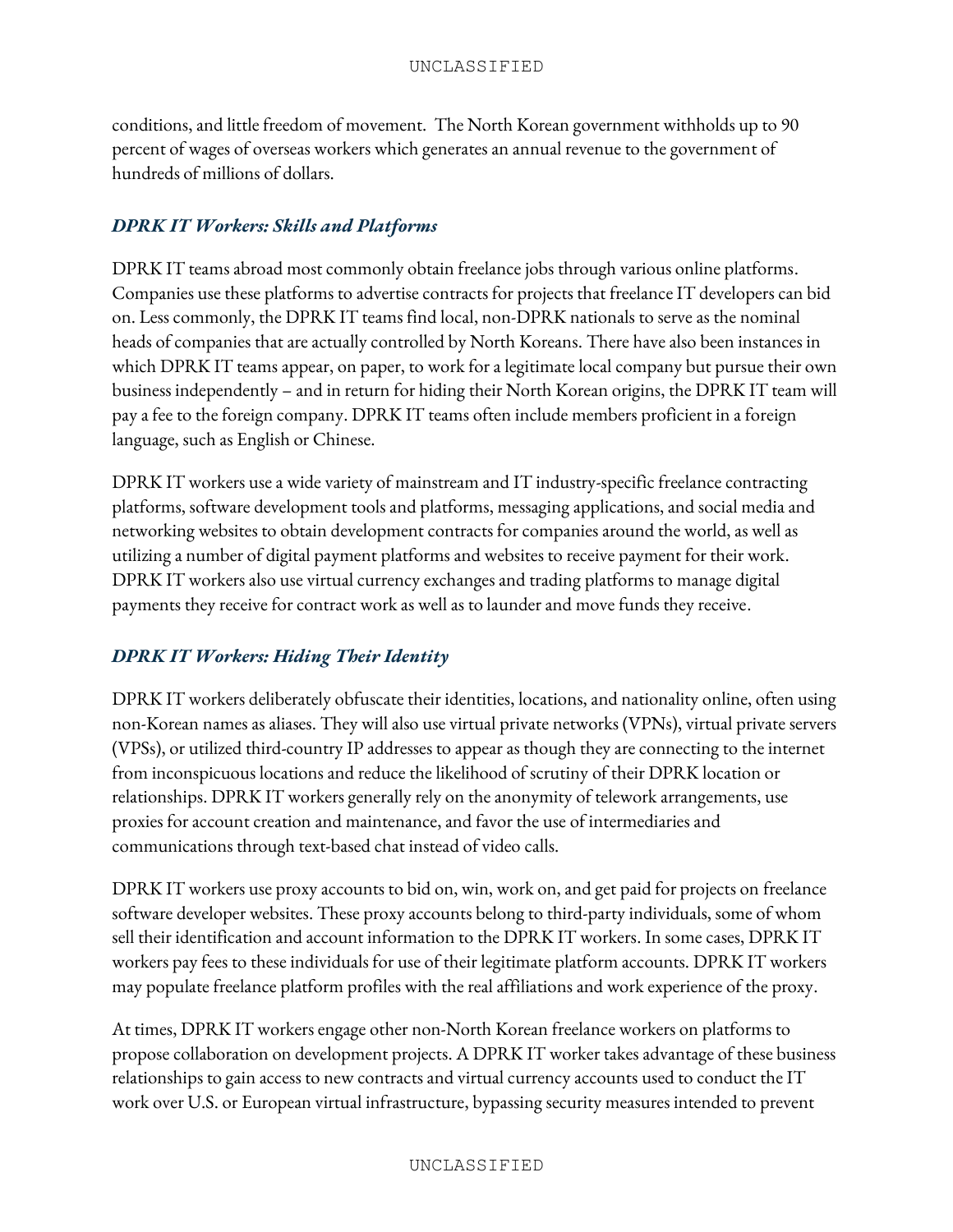fraudulent use. In establishing accounts with the aid of other freelance workers, DPRK IT workers may claim to be third-country nationals who need U.S. or other Western identification documents and freelance platform accounts to earn more money.

Hiding their real locations allows DPRK IT workers to violate terms of service agreements for the online platforms and services they use for their activities. As part of their tradecraft, DPRK IT workers may also use single, dedicated devices for each of their accounts, especially for banking services, to evade detection by fraud prevention, sanctions compliance, and anti-money laundering measures.

DPRK IT workers routinely use counterfeit, altered, or falsified documents, including identification documents, and forged signatures—either that they have made themselves using software such as Photoshop, or that they have paid a document forgery company to alter, combining the IT worker's own or a provided photo with the identifying information of a real person. DPRK IT workers commonly procure forged documents such as:

- driver's licenses,
- social security cards,
- passports,
- national identification cards,
- resident foreigner cards,
- high school and university diplomas,
- work visas, and
- credit card, bank, and utility statements.

In some instances, these identities are stolen, while in others the DPRK IT workers have solicited a non-North Korean national to set up an account using their own personal information or information to which they have access, after which control of the account is transferred to the DPRK IT workers for a fee. This allows the DPRK IT worker to conceal their identity when bidding on and completing freelance projects for clients online, using the infrastructure of the real account holder via remote desktop access. Each IT worker often uses multiple identities and accounts, which can also be shared between IT workers on the same team. These accounts and identities purport to be from countries from every part of the world.

DPRK IT workers may steal the customer account information of U.S. or international banks to verify their identities with freelance platforms, payment providers, and companies employing the DPRK IT workers. In at least one case, DPRK IT workers forged checks using stolen bank account information. Accounts and resumes associated with DPRK IT worker's proxy identities often include falsified, but realistic and detailed education and employment history information, including false contact information for educational institutions and previous employers.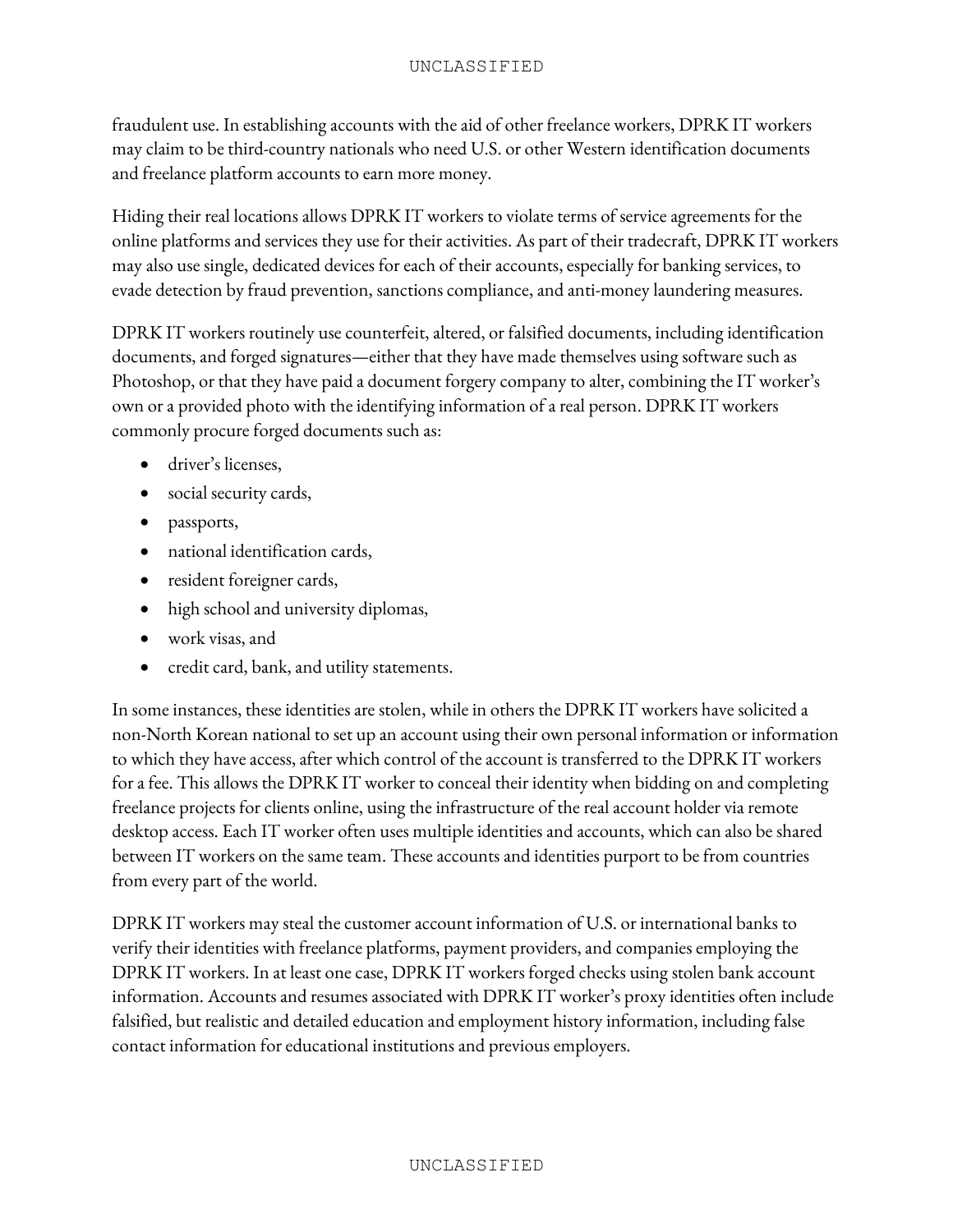DPRK IT workers may also populate their online developer profiles' employment sections with the names of small or mid-sized Western companies so that the DPRK IT workers appear to be reputable Americans or Europeans when bidding on projects. They may use the names of actual employees and email addresses that appear similar to the Western company's legitimate domain.

DPRK IT workers additionally falsify statement of work agreements, invoices, client communication documentation, and other documents for use with freelancing platforms, likely to satisfy know-yourcustomer and anti-money laundering (KYC/AML) measures or similar procedures that platforms have in place to ensure the legitimacy of user activity. These falsified documents may have minimal contact details to deter verification.

DPRK IT workers may also attempt to mask their nationality by representing themselves as South Korean or simply "Korean" citizens.

DPRK IT workers who obtain freelance positions with an unwitting company have also been known to subsequently recommend to the company the freelance employment of additional DPRK IT workers.

# *Resume of a DPRK IT Worker*

DPRK IT workers advertise skills working on system and program development, database management systems, and use of a wide variety of common languages, frameworks, tools, and cloud resources. These often include strong skills in a number of coding and markup languages. A majority of DPRK IT worker projects are related to mobile and web app development. DPRK IT workers also use collaborative platforms and hosting services for data and workflow management. These workers often report experience with a variety of databases and are familiar with the cloud and analytics products and services from major providers. Additionally, DPRK IT workers incorporate digital payment and e-commerce platforms in their work.

DPRK IT workers build "portfolio" websites, generally simple in design, in an effort to boost the credibility of their fabricated, freelance developer personas. These virtual portfolios represent the work of DPRK IT workers' personas and are often linked to their online freelance developer accounts. Information on these websites, including contact information and location, as well as work history and education, is likely to be false.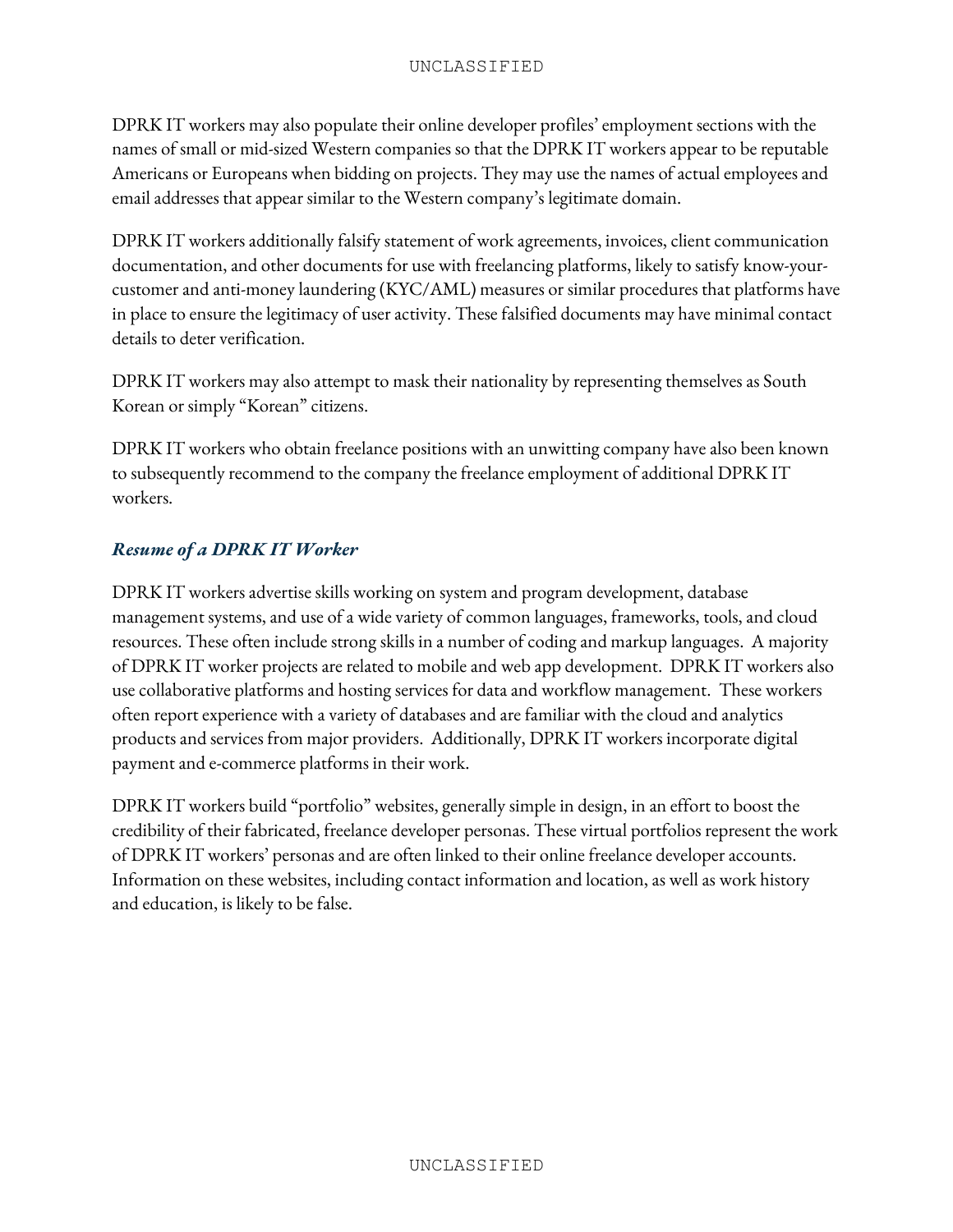### **RED FLAG INDICATORS**

# *Freelance work and payment platform companies should be aware of the following activity that may be indications or behaviors of DPRK IT workers who may be using their platforms.*

- Multiple logins into one account from various IP addresses in a relatively short period of time, especially if the IP addresses are associated with different countries;
- Developers are logging into multiple accounts on the same platform from one IP address;
- Developers are logged into their accounts continuously for one or more days at a time;
- Router port or other technical configurations associated with use of remote desktop sharing software, such as port 3389 in the router used to access the account, particularly if usage of remote desktop sharing software is not standard company practice;
- Developer accounts use a fraudulent client account to increase developer account ratings, but both the client and developer accounts use the same PayPal account to transfer/withdraw money (paying themselves with their own money);
- Frequent use of document templates for things such as bidding documents and project communication methods, especially the same templates being used across different developer accounts;
- Multiple developer accounts receiving high ratings from one client account in a short period, with similar or identical documentation used to establish the developer accounts and/or the client account;
- Extensive bidding on projects, and a low number of accepted project bids compared to the number of projects bids on by a developer; and
- Frequent transfers of money through payment platforms, especially to PRC-based bank accounts, and sometimes routed through one or more companies to disguise the ultimate destination of the funds.

# *Companies employing freelance developers should be aware of the following activity that may be indications or behaviors of DPRK IT workers.*

- If a freelance software development website or payment platform account has been shut down or the worker contacts the employer requesting use of a different account, especially if registered to a different name;
- Use of digital payment services, especially PRC-linked services;

#### UNCLASSIFIED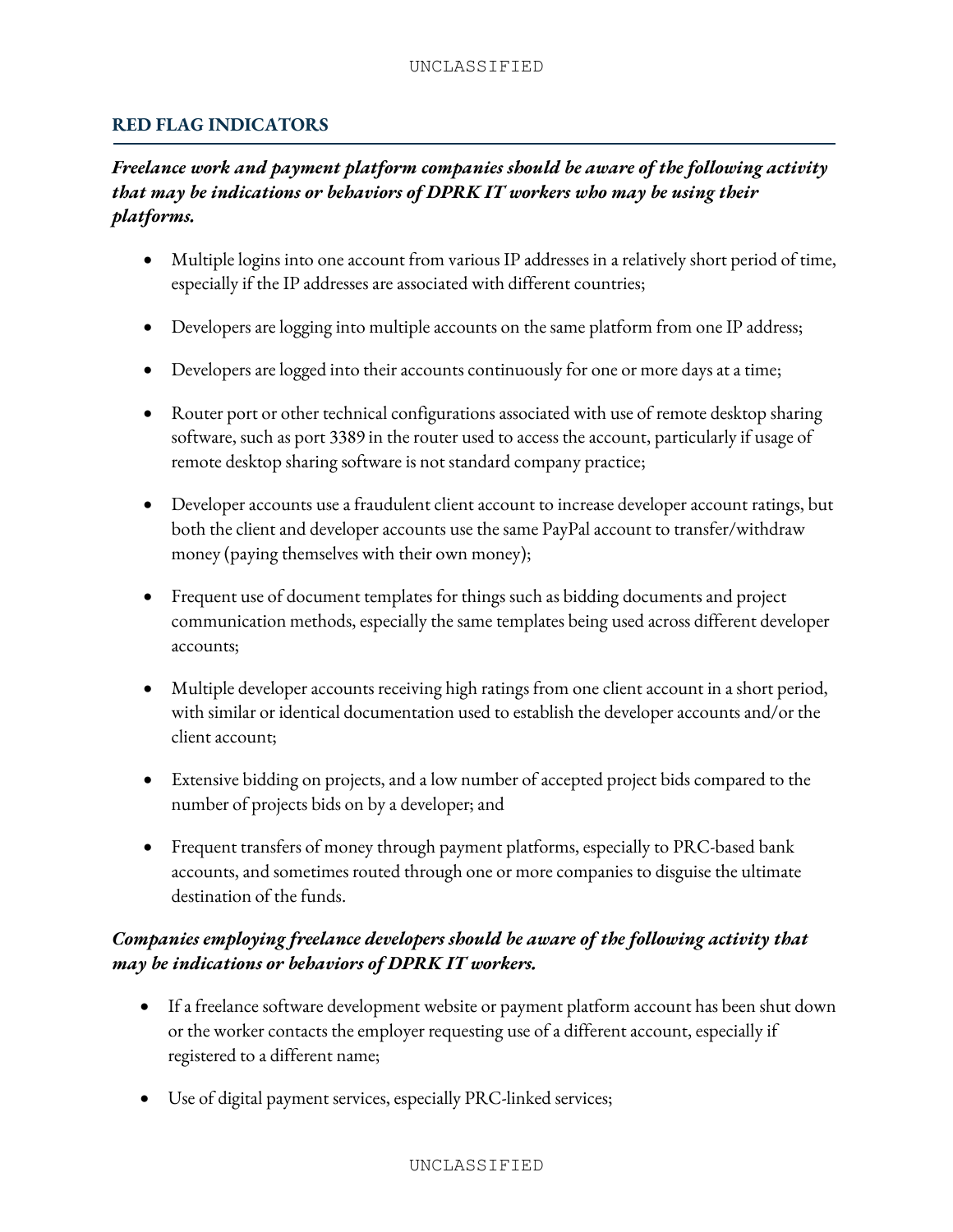- Inconsistencies in name spelling, nationality, claimed work location, contact information, educational history, work history, and other details across a developer's freelance platform profiles, social media profiles, external portfolio websites, payment platform profiles, and assessed location and hours;
- Surprisingly simple portfolio websites, social media profiles, or developer profiles;
- Direct messaging or cold-calls from individuals purporting to be C-suite level executives of software development companies to solicit services or advertise proficiencies;
- Requests to communicate with clients and potential clients on a separate platform than the original freelance platform website where the client found the IT worker;
- An employer proposes to send documents or work-related equipment such as a laptop to a developer, and the developer requests that items be sent to an address not listed on the developer's identification documentation. Be particularly suspicious if a developer claims they cannot receive items at the address on their identification documentation;
- Seeking payment in virtual currency in an effort to evade KYC/AML measures and use of the formal financial system;
- Requesting payment for contracts without meeting production benchmarks or check-in meetings;
- Inability to conduct business during required business hours;
- Incorrect or changing contact information, specifically phone numbers and emails;
- Biographical information which does not appear to match the applicant;
- Failure to complete tasks in a timely manner or to respond to tasks;
- Inability to reach them in a timely manner, especially through "instant" communication methods; and
- Asking co-workers to borrow some of their personal information to obtain other contracts.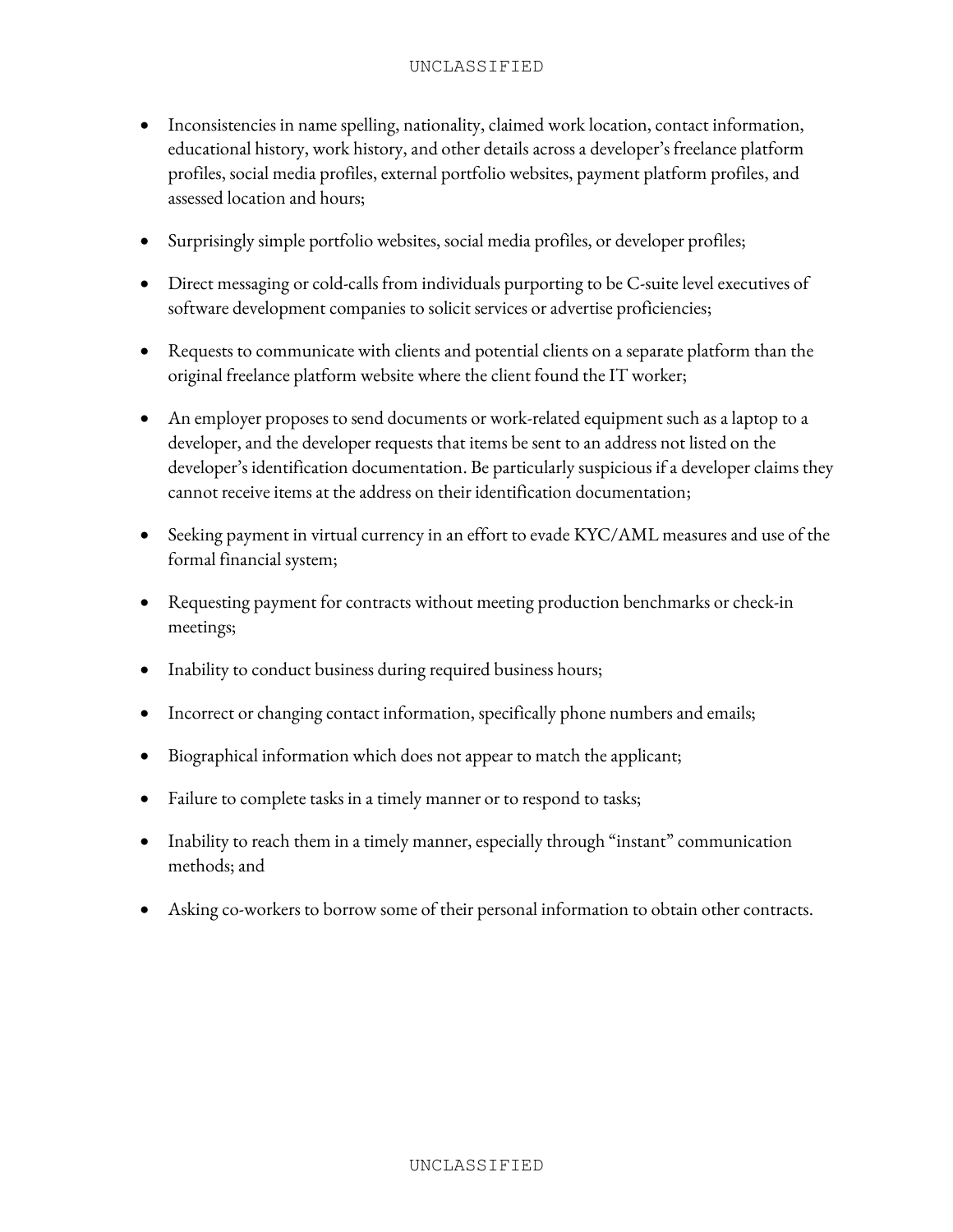#### UNCLASSIFIED



# *Overview of DPRK IT Worker Operations*

# **POTENTIAL MITIGATION MEASURES**

### *For freelance work and payment platform companies*

- Verify documents submitted as part of proposal reviews and contracting due-diligence procedures, such as independently verifying invoices and work agreements by contacting the listed clients using contact information given in business databases and not the contact information provided on the submitted documentation;
- Closely scrutinize identity verification documents submitted for forgery, potentially reaching out to local law enforcement for assistance. Reject low-quality images submitted to provide verification of identity;
- Verify the existence of any websites provided to establish accounts; enhance scrutiny for any accounts that have utilized defunct websites to establish the accounts.
- As part of initial due diligence contracting processes and refresh policies, require submission of a video verifying identity or conduct a video interview to verify identity;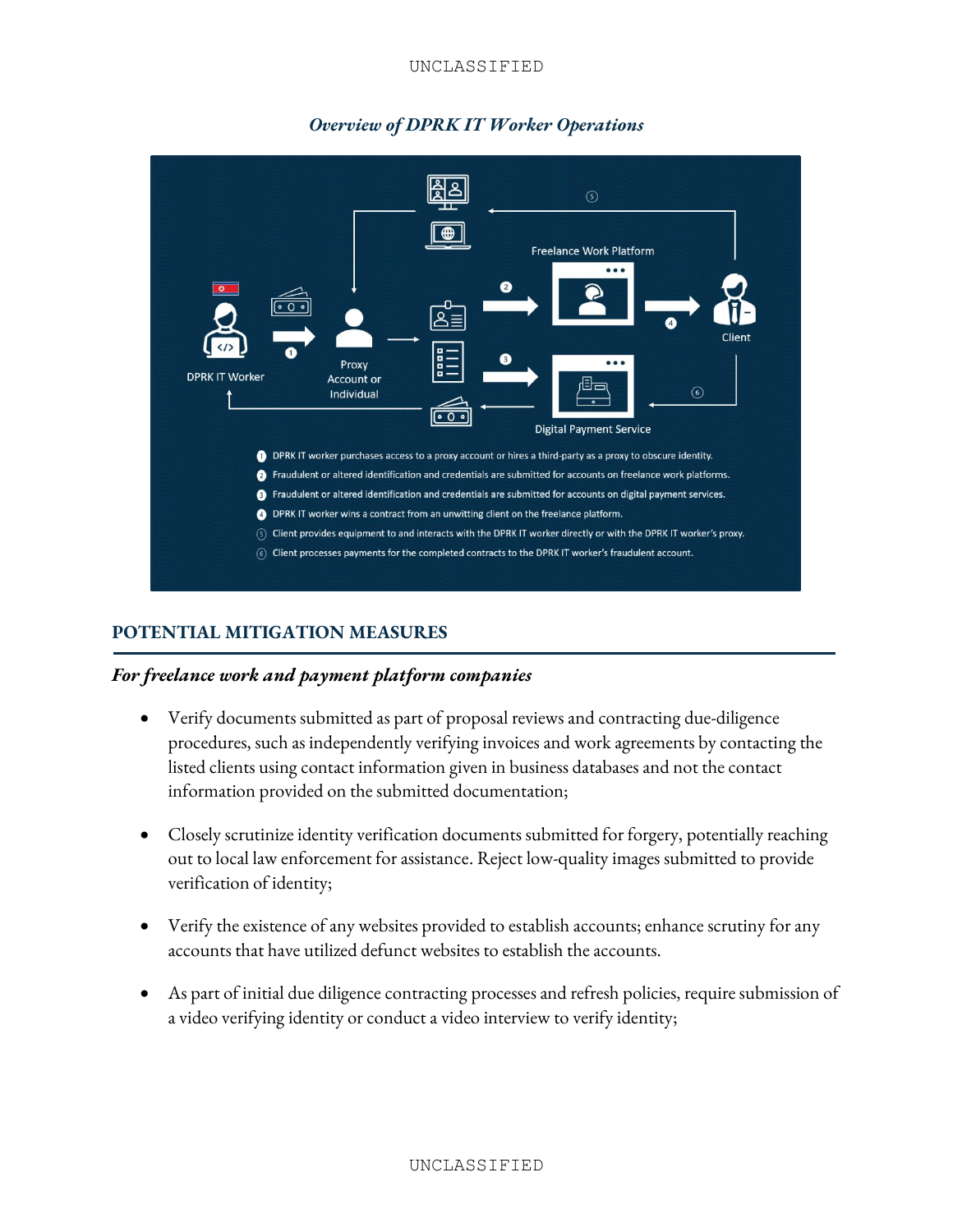- Regularly use port checking capabilities to determine if the platform is being accessed remotely via desktop sharing software or a VPN or VPS, particularly if usage of remote desktop sharing software or VPN services to access accounts is not standard practice;
- Automatically flag for additional review client and developer accounts that use the same or similar documentation to establish the accounts or that use the same digital payment service accounts;
- Automatically flag for additional review the use of the same or similar document templates for bidding and project communication across different developer accounts;
- Automatically flag for additional review multiple developer accounts receiving high ratings from a single client account in a short period, especially if similar or identical documentation was used to establish the accounts;
- Automatically flag for additional review developer accounts with high bidding rates as well as accounts with a low number of accepted project bids compared to the number of project bids. Additionally, flag accounts with a high number of project bids relative to number of account logins;
- Do not allow any activity in newly established accounts prior to full account verification;
- Provide extra scrutiny to newly established accounts; and

# *For companies hiring programmers and developers on freelance platforms*

- Conduct video interviews to verify a potential freelance worker's identity;
- Conduct a pre-employment background check, drug test, and fingerprint/biometric log-in to verify identity and claimed location. Avoid payments in virtual currency and require verification of banking information corresponding to other identifying documents;
- Use extra caution when interacting with freelance developers through remote collaboration applications, such as remote desktop applications. Consider disabling remote collaboration applications on any computer supplied to a freelance developer;
- Verify employment and higher education history directly with the listed companies and educational institutions, using contact information identified through a search engine or other business database, not directly obtained from the potential employee or from their profile;
- Check that the name spelling, nationality, claimed location, contact information, educational history, work history, and other details of a potential hire are consistent across the developer's freelance platform profiles, social media profiles, external portfolio websites, payment

### UNCLASSIFIED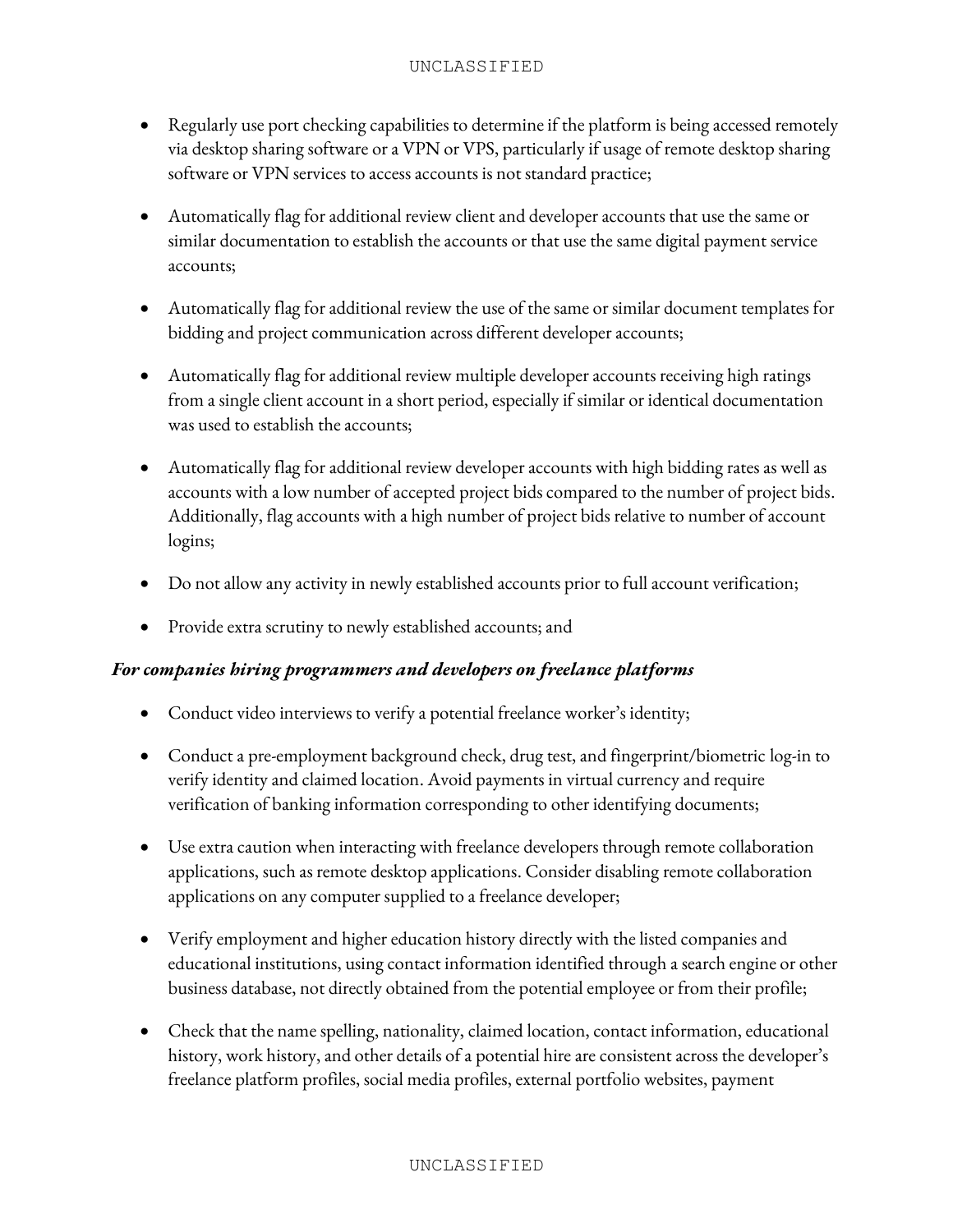platform accounts, and assessed location and hours of work. Be extra cautious of simple portfolio websites, social media profiles, or developer profiles;

- Be cautious of a developer requesting to communicate on a separate platform outside the original freelance platform website where a company initially found the IT worker;
- If sending to a developer documents or work-related equipment such as a laptop, only send to the address listed on the developer's identification documentsand obtain additional documentation if the developer requests that the laptop or other items be sent to an unfamiliar address. Be suspicious if a developer cannot receive items at the address on their identification documentation; and
- Be vigilant for unauthorized, small-scale transactions that may be fraudulently conducted by contracted IT workers. In one case, DPRK IT workers employed as developers by a U.S. company fraudulently charged the U.S. company's payment account and stole over USD 50,000 in 30 small installments over a matter of months. The U.S. company was not aware the developers were North Korean or of the ongoing theft activity due to the slight amounts.

# **CONSEQUENCES OF ENGAGING IN PROHIBITED OR SANCTIONABLE CONDUCT**

Individuals and entities engaged in or supporting DPRK IT worker-related activity, including processing related financial transactions, should be aware of the potential legal consequences of engaging in prohibited or sanctionable conduct.

UN Security Council resolutions 2321, 2371, and 2397 highlight that the revenue generated from overseas DPRK workers contributes to the DPRK's nuclear weapons and ballistic missile programs. UN Security Council resolution 2375 prohibits UN Member States from providing new work authorizations, or renewing expired authorizations, for DPRK nationals in their jurisdictions in connection with admission to their territories unless approved in advance by the UN Security Council's 1718 Committee. UN Security Council resolution 2397 requires all Member States to repatriate, by December 22, 2019, DPRK nationals earning income in their jurisdiction—regardless of when or whether work authorizations were issued for the DPRK nationals in question.

The Department of the Treasury's Office of Foreign Assets Control (OFAC) has the authority to impose financial sanctions on any person determined to have, among other things:

- Engaged in significant activities on behalf of the Government of the DPRK or the Workers' Party of Korea that undermine cybersecurity;
- Operated on behalf of the DPRK in the IT industry;
- Engaged in certain other malicious cyber-enabled activities;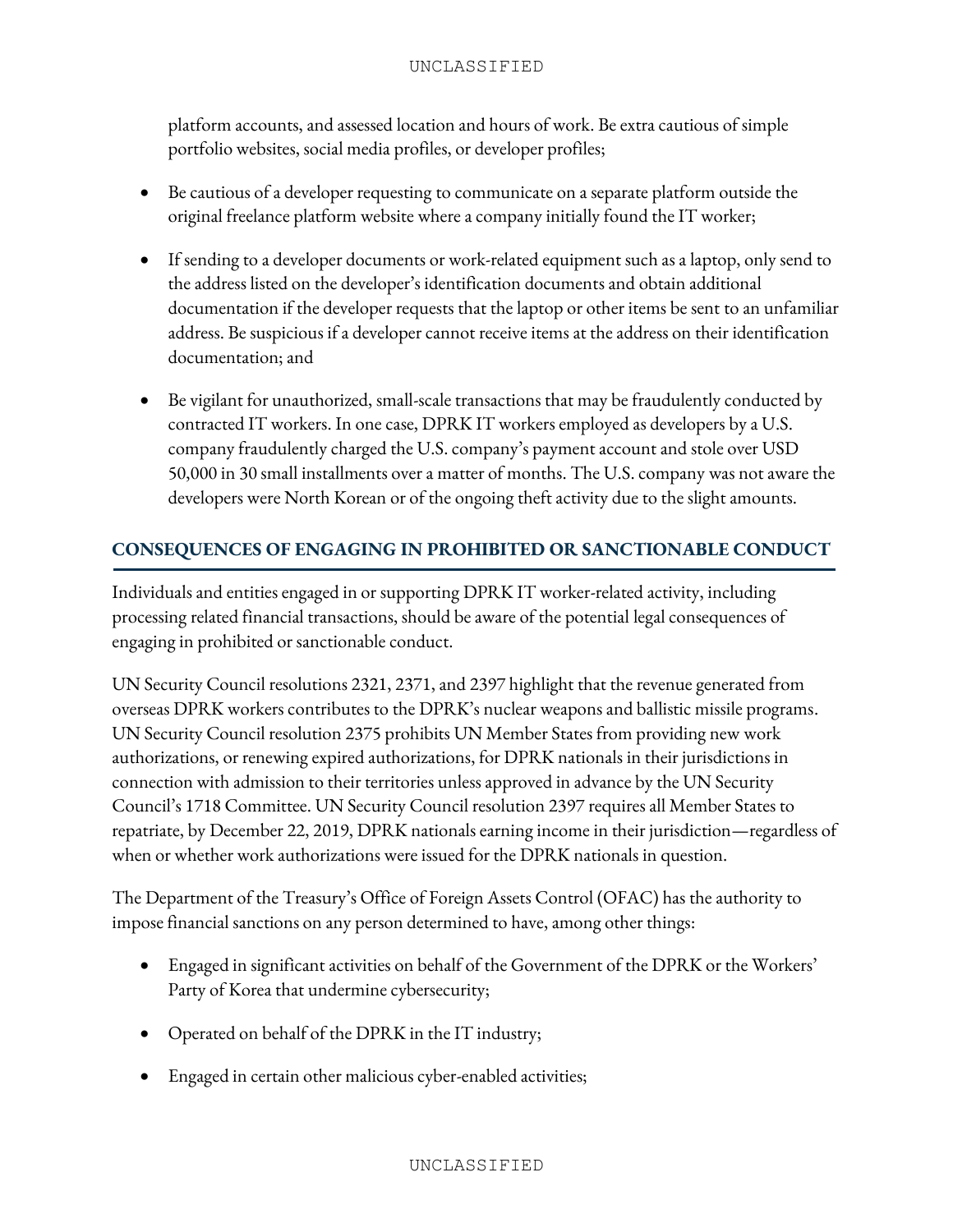- Engaged in at least one significant importation from or exportation to the DPRK of any goods, services, or technology;
- Sold, supplied, transferred, or purchased, directly or indirectly, to or from the DPRK or any person acting for or on behalf of the Government of the DPRK or the Workers' Party of Korea, software, where any revenue or goods received may benefit the Government of the DPRK or the Workers' Party of Korea; or
- Materially assisted, sponsored, or provided financial, material, or technological support for, or goods or services to or in support of, the Government of the DPRK or the Workers' Party of Korea.

For example, in 2018, the United States designated for sanctions the China-based technology firm Yanbian Silverstar Network Technology Co., Ltd. This company was nominally a Chinese IT company, but in reality it was managed and controlled by North Koreans. This company also created a Russia-based front company, Volasys Silver Star, to circumvent identification requirements on freelance job forums.

Additionally, if the Secretary of the Treasury, in consultation with the Secretary of State, determines that a foreign financial institution has knowingly conducted or facilitated significant trade with the DPRK, or knowingly conducted or facilitated a significant transaction on behalf of a person designated under a DPRK-related Executive Order, or under Executive Order 13382 (Weapons of Mass Destruction Proliferators and Their Supporters) for DPRK-related activity, that institution may, among other potential restrictions, lose the ability to maintain a correspondent or payable-through account in the United States.

OFAC investigates apparent violations of its sanctions regulations and exercises enforcement authority, as outlined in the Economic Sanctions Enforcement Guidelines, 31 C.F.R. part 501, appendix A. Persons who violate the North Korea Sanctions Regulations, 31 C.F.R. part 510, may face civil monetary penalties of up to the greater of the applicable statutory maximum penalty or twice the value of the underlying transaction.

In addition, the Countering America's Adversaries Through Sanctions Act (CAATSA; Public Law 115-44) Section 321(b) (22 U.S.C. § 9241a), which amended the North Korea Sanctions and Policy Enhancement Act of 2016 (22 U.S.C. § 9241 et seq.), created a rebuttable presumption that significant goods, wares, merchandise, and articles mined, produced, or manufactured wholly or in part by North Korean nationals or North Korean citizens anywhere in the world are forced-labor goods prohibited from importation under the Tariff Act of 1930 (19 U.S.C. § 1307). This means that these goods shall not be entitled to entry at any port of the United States and may be subject to detention, seizure, and forfeiture. Violations may result in civil penalties, as well as criminal prosecution. However, pursuant to CAATSA, such goods may be imported into the United States if the Commissioner of U.S. Customs and Border Protection (CBP) finds by clear and convincing evidence that the goods were not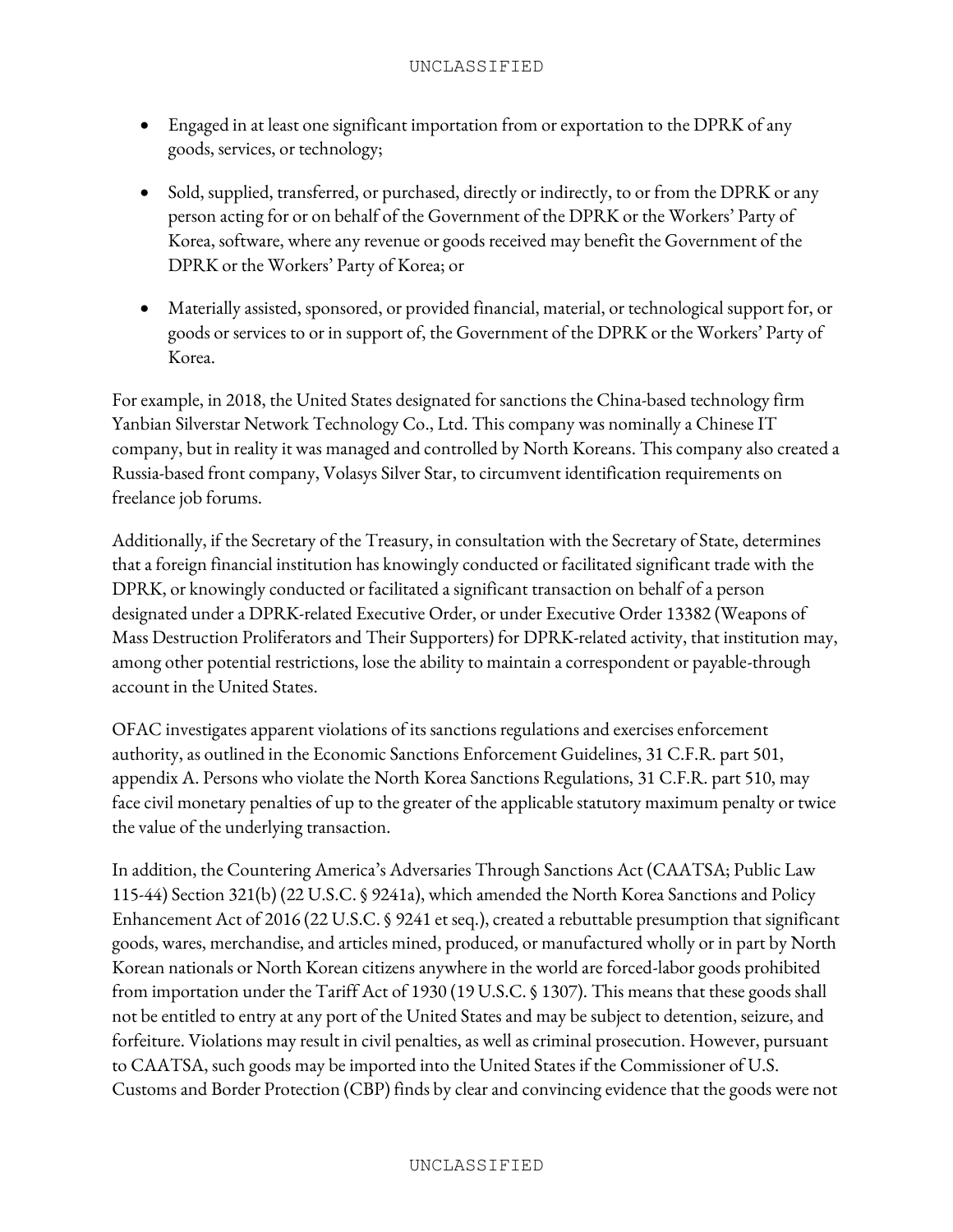produced with convict labor, forced labor, or indentured labor. The prohibition against the importation of goods produced with convict labor, forced labor, or indentured labor under penal sanctions (including forced or indentured child labor) was created under the Tariff Act of 1930, and as such, has been in place for nearly 90 years.

The Department of Justice is responsible for the investigation and prosecution of applicable federal laws, including the International Emergency Economic Powers Act ("IEEPA"), 50 U.S.C. §§ 1701 et seq., and the Bank Secrecy Act (BSA), 31 U.S.C. §§ 5318 and 5322. Under IEEPA, it is a crime to willfully violate, attempt to violate, conspire to violate, or cause a violation of any license, order, regulation, or prohibition issues pursuant to IEEPA, to include any DPRK-related Executive Order (e.g., Executive Orders 13722 and 13810), Executive Order 13382, and the North Korean Sanctions Regulations, 31 C.F.R. part 510. Persons who willfully violate IEEPA face up to 20 years' imprisonment, fines of up to \$1 million or totaling twice the gross gain, whichever is greater, and potential forfeiture of all funds involved in such transactions. The BSA requires financial institutions to, among other things, maintain effective anti-money laundering programs and file certain reports with FinCEN. Persons violating the BSA may face up to 5 years' imprisonment, a fine of up to \$250,000, and potential forfeiture of property involved in such violations. Corporations and other entities that violate IEEPA, the BSA, and other applicable federal laws may also be criminally prosecuted. The Department of Justice also works with foreign partners to share evidence in support of criminal investigations and prosecutions in the United States and abroad.

Pursuant to 31 U.S.C. § 5318(k), the Secretary of the Treasury or the Attorney General may subpoena a foreign financial institution that maintains a correspondent bank account in the United States for records stored overseas. Where the Secretary of the Treasury or Attorney General provides written notice to a U.S. financial institution that a foreign financial institution has failed to comply with such a subpoena, the U.S. financial institution must terminate the correspondent banking relationship within ten business days. Failure to do so may subject the U.S. financial institutions to daily civil penalties.

# *DPRK REWARDS FOR JUSTICE*

If you have information about illicit DPRK activities in cyberspace, including past or ongoing operations, providing such information through the Department of State's Rewards for Justice program could make you eligible to receive an award of up to \$5 million. For further details, please visit [https://rewardsforjustice.net/index/?north-korea=north-korea.](https://gcc02.safelinks.protection.outlook.com/?url=https%3A%2F%2Frewardsforjustice.net%2Findex%2F%3Fnorth-korea%3Dnorth-korea&data=04%7C01%7CHessAA%40state.gov%7C5ff61a43304a41fbd4db08da0d06f27b%7C66cf50745afe48d1a691a12b2121f44b%7C0%7C0%7C637836620733554287%7CUnknown%7CTWFpbGZsb3d8eyJWIjoiMC4wLjAwMDAiLCJQIjoiV2luMzIiLCJBTiI6Ik1haWwiLCJXVCI6Mn0%3D%7C3000&sdata=fDeeKLuflBnWjMj9mOHYgaBAq9y1DkGWKGnlQnL%2BAXI%3D&reserved=0)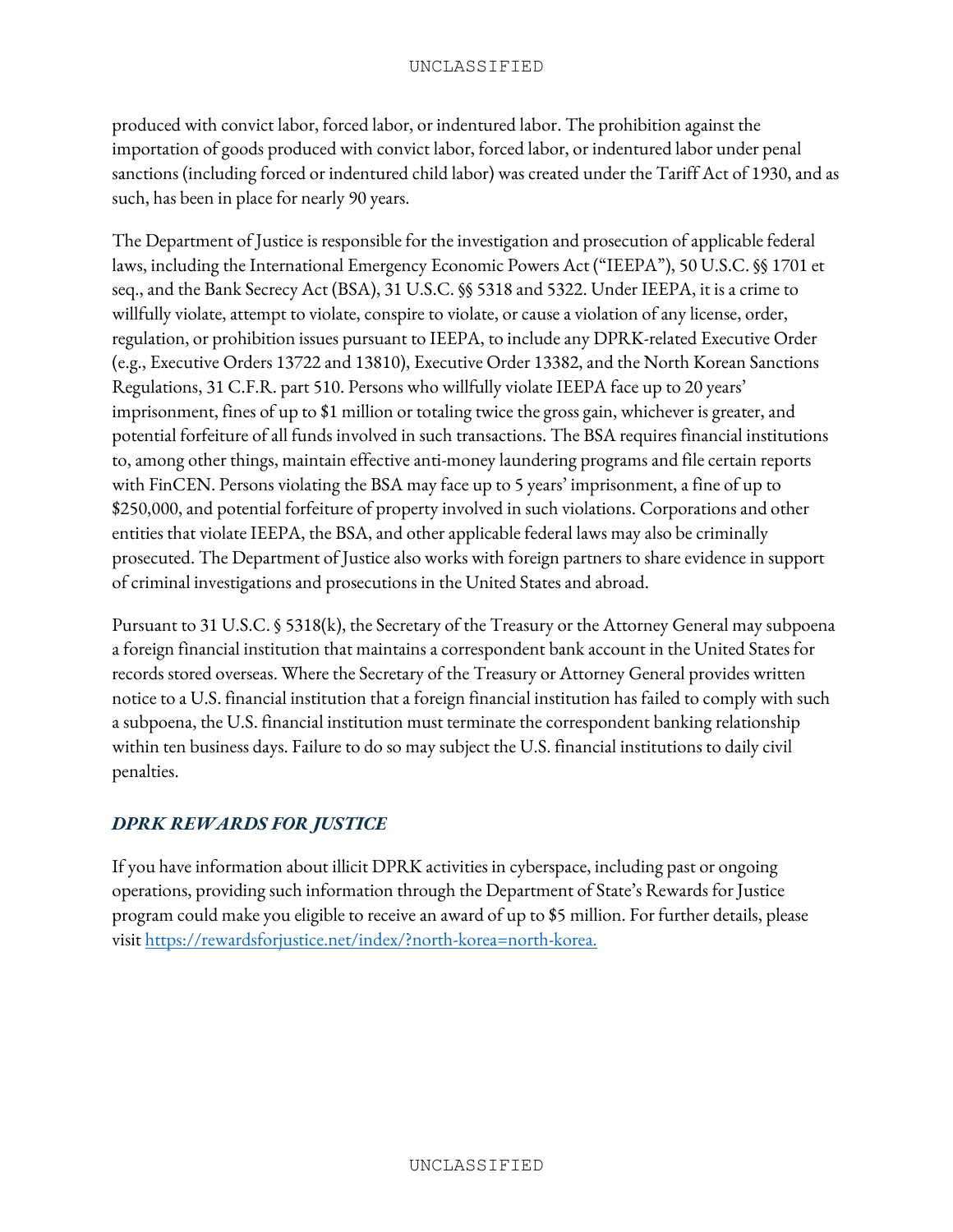# **ANNEX**

### *United Nations Panel of Experts Reporting on DPRK IT Workers*

The UN Security Council 1718 Sanctions Committee on the DPRK is supported by a Panel of Experts (the Panel) who gather, examine, and analyze information from UN Member States, relevant UN bodies, and other parties on the implementation of the measures outlined in the UN Security Council Resolutions addressing the DPRK. The Panel also makes recommendations on how to improve sanctions implementation by providing both a midterm and a final report to the 1718 Committee. These reports can be found at: https://www.un.org/securitycouncil/sanctions/1718/panel\_experts/reports

The Panel has investigated multiple cases of DPRK IT workers, such as those subordinate to the UNdesignated Munitions Industry Department (MID), and presented information on these investigations in the Panel's semi-annual reports, including the following:

The Panel first reported on DPRK IT workers in its 2019 Midterm Report, noting that the MID, which had been designated for its supervisory role in the development of the DPRK's nuclear and ballistic missile programs, was using its subordinate trading corporations to station abroad DPRK information technology workers, such as software programmers and developers, in order to earn foreign currency. At the time, DPRK IT workers located in Europe, Asia, Africa, and the Middle East utilized foreign websites to obtain freelance work while disguising their identities. Alongside nonmalicious information technology work, DPRK IT workers conducted illicit work involving the theft of assets such as virtual currencies in support of DPRK cyber actors in the evasion of financial sanctions.

The Panel continued its investigation into DPRK IT workers in its 2020 Final Report, finding that most overseas DPRK IT workers are employed by companies subordinate to MID. By 2019, the MID was suspected of having dispatched at least 1,000 IT workers overseas for the purpose of revenue generation, often using subordinate entities or front companies. However, due to their obfuscation techniques, the true number of IT workers abroad and in the DPRK was unclear. The Panel noted that DPRK IT workers use several methods to obtain freelance IT work without revealing their identity, including by setting up accounts on freelance developer platforms with unwitting clients around the world, especially in China, Russia, Ukraine, Serbia, Canada, and the United States. The Panel further investigated several specific cases of DPRK IT worker teams and associated companies in China, Nepal, and Vietnam.

The Panel investigated a number of DPRK IT worker teams in China and Russia, detailing their investigations in its 2020 Midterm Report. The Panel noted that hundreds of DPRK IT workers subordinate to MID were operating in China in 2019 and 2020, illicitly gaining access to freelance platform accounts in the names of third-country individuals. The Panel further noted that multiple groups of DPRK MID-subordinate IT workers were operating in Russia in 2019 and 2020, utilizing